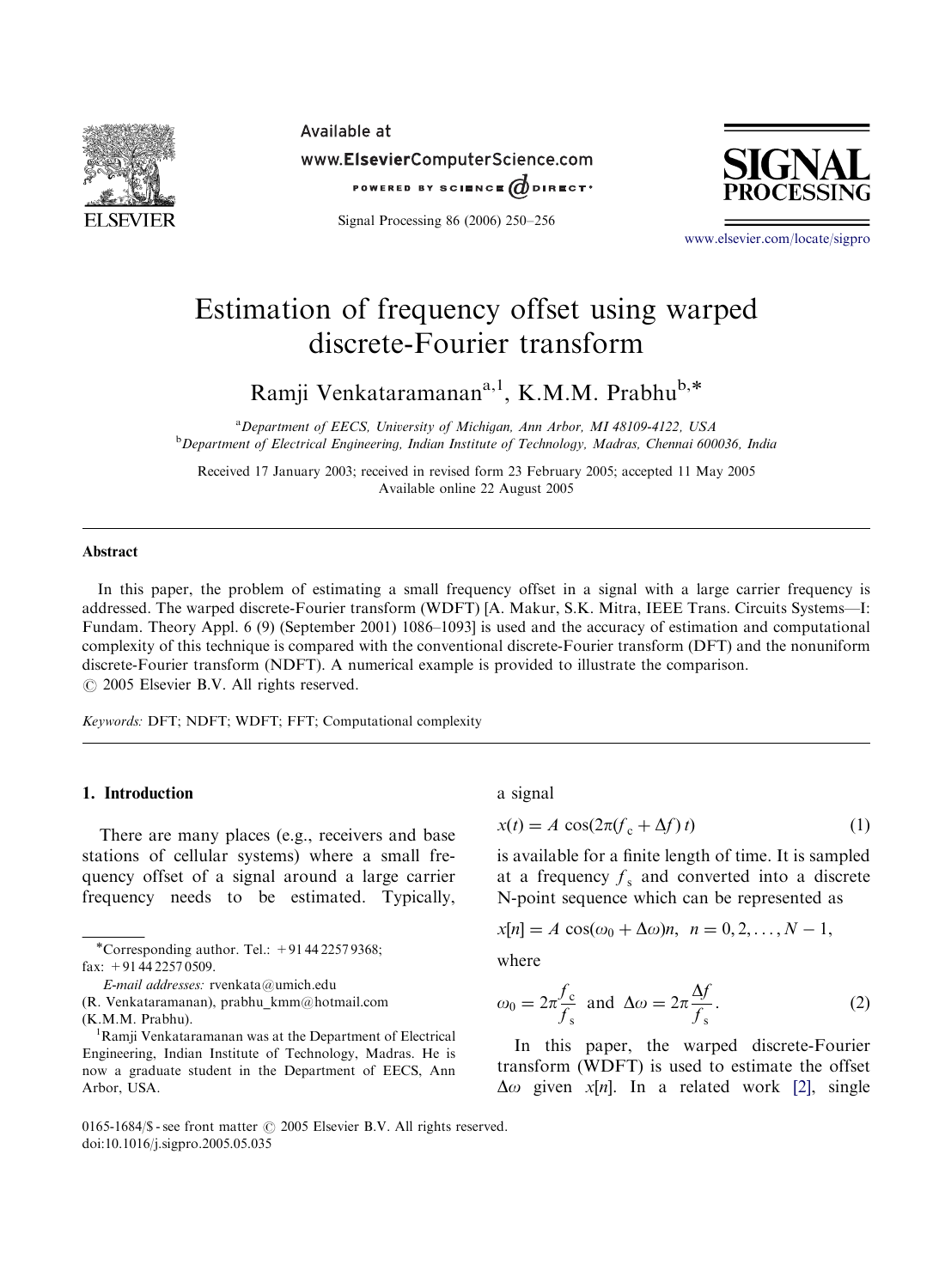frequency estimation using WDFT has been discussed.

Our paper is organized as follows: The WDFT and the nonuniform discrete-Fourier transform (NDFT) are briefly explained in this section. In Section 2, the application of the WDFT to estimate frequency offsets is discussed. The computational procedure is described and an example is provided. In Section 3, the results of the WDFT technique are compared with the discrete Fourier transform (DFT) and the NDFT on the basis of accuracy and computational complexity. Conclusions are presented in Section 4.

#### *1.1. The discrete-Fourier transform (DFT)*

The DFT finds widespread applications in the spectral analysis of discrete-time signals. The *N* point DFT,  $X[k], 0 \le k \le N - 1$ , of a length *N* sequence  $x[n]$  is given by the frequency samples of the *z*-transform,  $X(z)$  of  $x[n]$ , evaluated at N uniformly spaced points on the unit circle , i.e.,

$$
X[k] = \sum_{n=0}^{N-1} x[n] e^{-j2\pi k/N},
$$
  
0 <  $k \le N - 1$ . (3)

In the problem of frequency offset estimation, it is desirable to compute the frequency samples of *x*[*n*] only at frequencies close to  $\omega_0$ . Owing to the fixed frequency resolution of  $2\pi/N$ , the length of the DFT to estimate small  $\Delta\omega$  is very large. So the use of alternative techniques, such as the warped DFT [1] and the NDFT [3] is considered.

# *1.2. The nonuniform discrete-Fourier transform (NDFT)*

The NDFT [3] of an *N* point sequence *x*[*n*] is defined as

$$
X_{\rm ND}[k] = X(z_k) = \sum_{n=0}^{N-1} x[n] z_k^{-n}, \ \ 0 \le k \le N - 1.
$$
\n(4)

The NDFT, the most general form of the DFT, evaluates the frequency samples of *X*(*z*) at *N* arbitrary, distinct points on the *z*-plane. In matrix

form, the equations can be written as

$$
[X_{\text{ND}}[0], ..., X_{\text{ND}}[N-1]]^{T}
$$
  
=  $\mathbf{D}_{N}[x[0], ..., x[N-1]]^{T}$ , (5)

where  $D_N$  is the  $N \times N$  NDFT matrix given by

$$
\mathbf{D}_{N} = \begin{bmatrix} 1 & z_{0}^{-1} & z_{0}^{-2} & \cdots & z_{0}^{-(N-1)} \\ 1 & z_{1}^{-1} & \cdots & \cdots & z_{1}^{-(N-1)} \\ 1 & \cdots & \cdots & \cdots & \cdots \\ 1 & \cdots & \cdots & \cdots & \cdots \\ 1 & z_{N-1}^{-1} & \cdots & \cdots & z_{N-1}^{-(N-1)} \end{bmatrix} .
$$
 (6)

For our problem of estimating frequency offset, the NDFT can be used to evaluate the frequency samples  $X(e^{j\omega})$  at  $\omega$  close to  $\omega_0$  and thereby estimate the offset. In general, the computation of the NDFT samples involves the multiplication of  $D_N$  with the length *N* vector composed of samples of *x*[*n*]. The NDFT offers complete flexibility in choosing the sampling points which leads to spectral resolution that can be controlled as desired. However, in general it is computationally intensive, requiring  $N^2$  complex multiplications for the direct method. In some special cases, such as when the NDFT is evaluated at points on the unit circle, a reduction in computational complexity can be achieved by using methods such as the Goertzel algorithm [4].

# *1.3. The warped discrete-Fourier transform (WDFT)*

The WDFT, proposed recently [1], is a special case of the NDFT. Here, the locations of the frequency points are modified by applying an allpass transformation to warp the frequency axis. Then, uniformly spaced points on the warped frequency axis are equivalent to nonuniformly spaced points on the original frequency axis. By choosing the warping parameters suitably, we can place some of the frequency samples close to each other to provide higher resolution in the frequency range of interest without increasing the length of the DFT.

The WDFT of a sequence *x*[*n*] is defined as follows. We first choose a polynomial  $A(z')$  to construct an allpass function. Let  $A(z')$  be a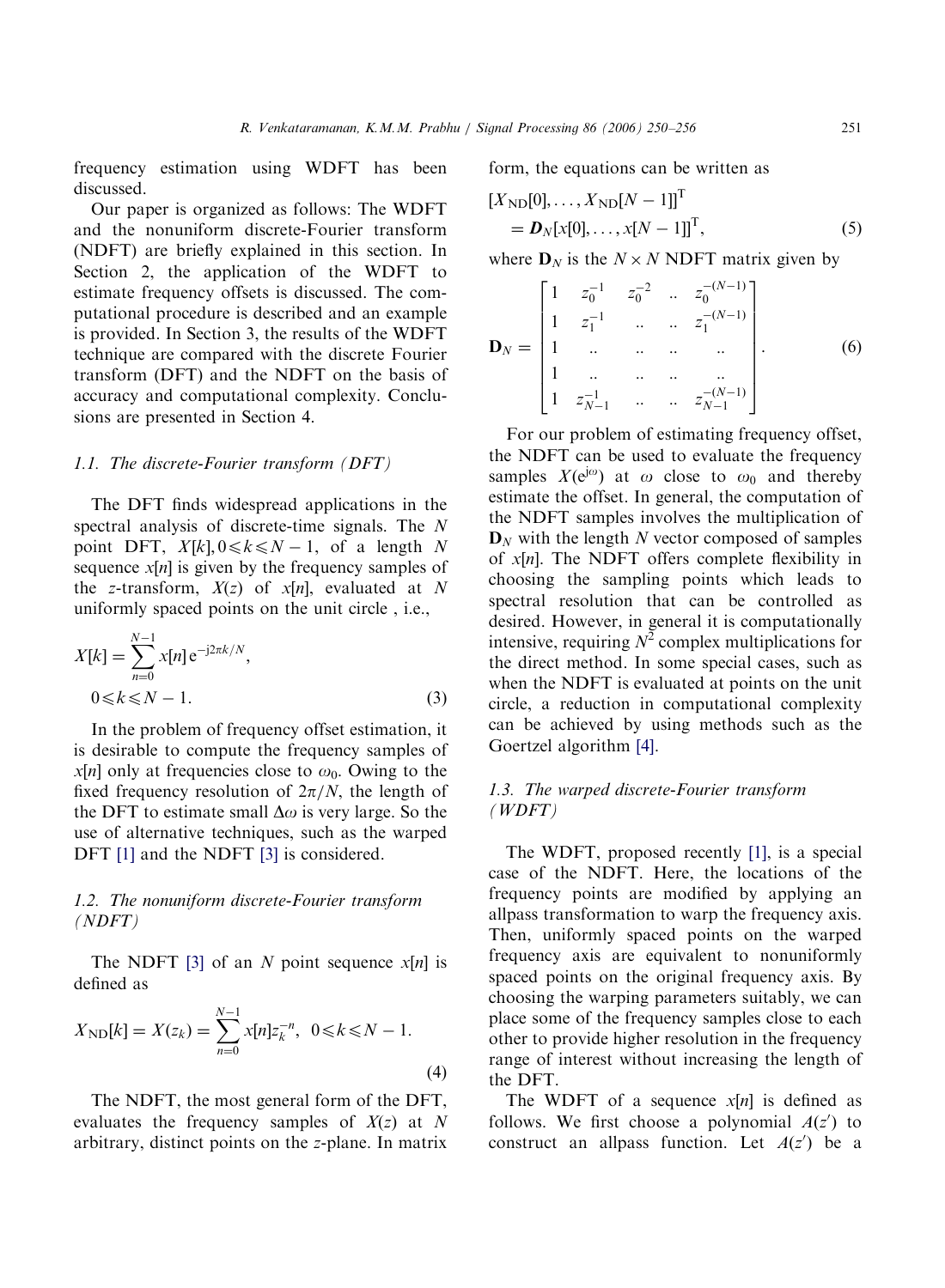polynomial in z' with degree M. Define

$$
X(z') = \sum_{n=0}^{N-1} x[n] \left[ \frac{A(z')}{z'^{-M} A(z'^{-1})} \right] = \frac{N(z')}{D(z')}.
$$
 (7)

The *N* point WDFT  $X_W[k]$  of  $x[n]$  consists of samples of  $X(z')$  evaluated at  $e^{j2\pi k/N}$ , i.e.,

$$
X_{W}[k] = X(z')|_{e^{j2\pi k/N}} = \frac{N(z')|_{e^{j2\pi k/N}}}{D(z')|_{e^{j2\pi k/N}}}, \ \ 0 \le k \le N - 1.
$$
\n(8)

The reader is referred to [1] for a detailed description of the WDFT.

# 2. Application of WDFT to estimate frequency offset

For efficient estimation of the frequency offset  $\Delta \omega$  in (2), the frequency response of  $x[n] - X(e^{j\omega})$ has to be sampled densely at frequencies close to  $\omega_0$ . The frequency sample that gives the maximum value of  $|\hat{X}(e^{j\omega})|$  enables us to determine the frequency offset around  $\omega_0$ . The parameters that have to be chosen are:

- 1. the length of the WDFT used,
- 2. the order *M* of the allpass function  $C(z')$ ,

3. the coefficients of  $A(z')$ .

Assuming the parameters have been chosen, the computational procedure we use for efficiently computing the WDFT is described below.

## *2.1. Computation of the WDFT*

We use the matrix-based implementation proposed in [1] for the computation of the WDFT. We give a very brief outline of the computational procedure here; the details are described in [1]. Suppose we want to compute the *N* point WDFT of *x*½*n*. Define

$$
N_1(z') = N(z') \operatorname{mod} z'^N \tag{9}
$$

with  $N(z')$  as in (7).  $N_1(z')$  is a polynomial of degree  $N-1$ . Similarly, define

$$
D_1(z') = D(z') \bmod z'^N.
$$
 (10)

Then, the WDFT (8) can be computed by replacing  $N(z')$  and  $D(z')$  with  $N_1(z')$  and  $D_1(z')$ respectively. That is,

$$
X_{W}[k] = X(z')|_{z'=e^{j2\pi k/N}} = \frac{N_1(z')|_{z'=e^{j2\pi k/N}}}{D_1(z')|_{z'=e^{j2\pi k/N}}},
$$
  
0<\k< N-1. (11)

It is shown in [1] that this can be efficiently computed for a given signal  $x[n]$ ,  $0 \le n \le N - 1$ , denoted x in vector form. In particular, it is shown that

$$
[X_W[0]X_W[1], \dots, X_W[N-1]]^{\mathrm{T}} = \Lambda_D \cdot \mathbf{W} \cdot \mathbf{Q} \cdot \mathbf{x},\tag{12}
$$

where **W** is the standard  $N \times N$  DFT matrix, **Q** is an  $N \times N$  real matrix [1] and

$$
\Lambda_D = \begin{bmatrix} \frac{1}{D_1[0]} & 0 & 0 & \dots & 0 \\ 0 & \frac{1}{D_1[1]} & \dots & \dots & 0 \\ \vdots & \vdots & \ddots & \vdots \\ 0 & 0 & \frac{1}{D_1[N-1]} \end{bmatrix} . \tag{13}
$$

We now present an example to illustrate the procedure and compare the results obtained with the WDFT to those obtained with the DFT and the NDFT.

#### *2.2. Example*

In (1), let  $f_c$  and  $f_s$  be such that  $f_s = 4f_c$  and so  $\omega_0 = (\pi/2)$ . Further, let the sequence *x*[*n*] be of length 64, i.e.,  $N = 64$ . When an *N*-point DFT is used, the frequency separation between adjacent samples is  $(2\pi/N)$  rad/sample.

So, the maximum offset estimation error using a 64-point DFT is

$$
err_{DFT} = \frac{1}{2} \times \frac{2\pi}{64} = 0.049 \text{ rad/sample.}
$$
 (14)

If we assume that  $f_c = 10$  KHz, then this means that a 64-point DFT can estimate frequency offsets around  $f_c$ , with a maximum error of

$$
\Delta f_{\text{DFT}} = \text{err}_{\text{DFT}} \times \frac{f_s}{2\pi} = 312.5 \,\text{Hz}.\tag{15}
$$

We now consider a 64-point WDFT with  $C(z')$ , a second-order allpass function  $(M = 2)$ .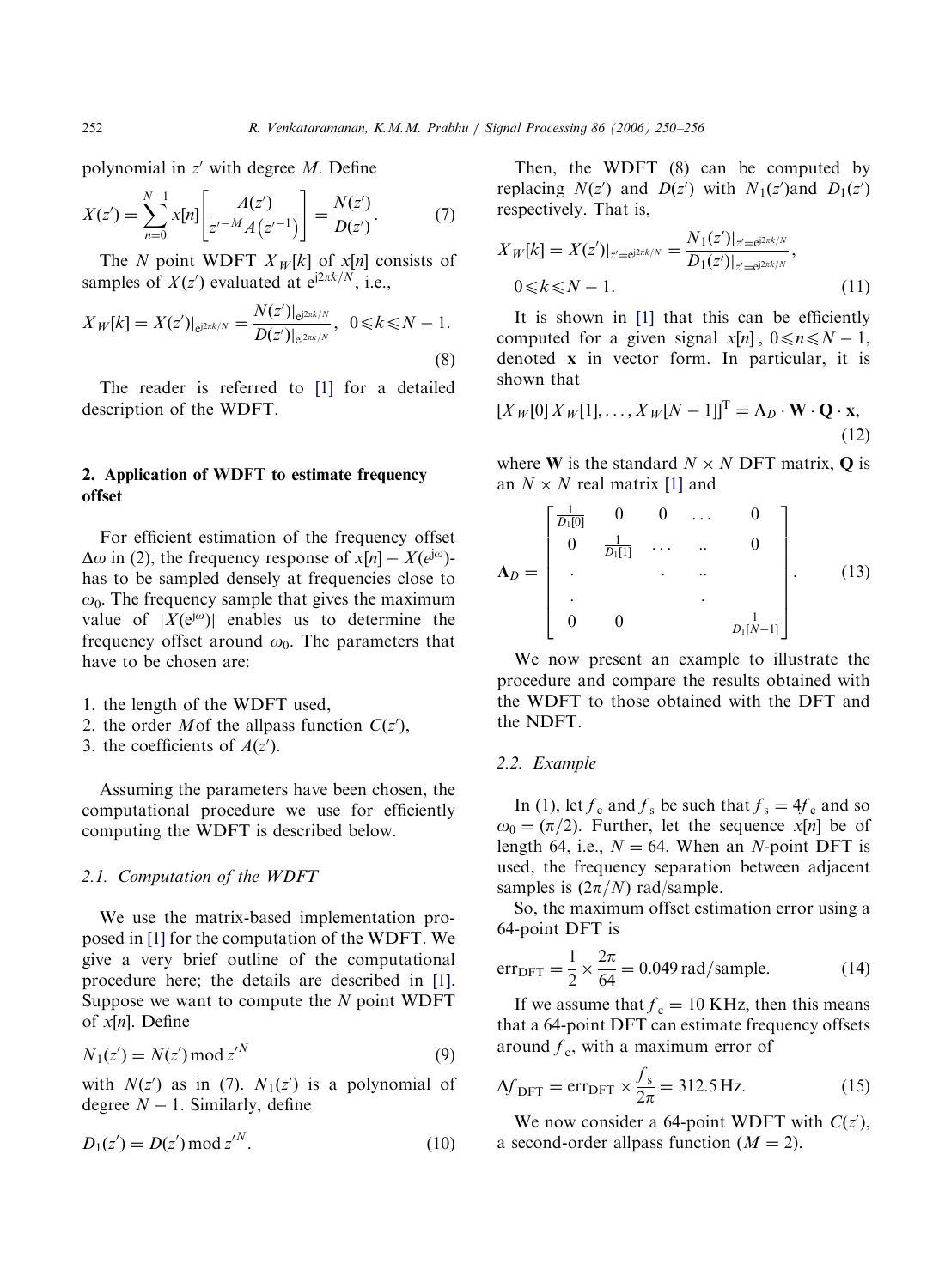Let  $A(z')$  be given by  $z'^{-2} + az^{-1} + b$ . Then the frequency mapping is given by

$$
z^{-1} = C(z') = \frac{z'^{-2} + az'^{-1} + b}{bz'^{-2} + az'^{-1} + 1},
$$
\n(16)

where *a* and *b* are real coefficients to be chosen suitably.

Substituting  $z = e^{j\omega}$  and  $z' = e^{j\omega'}$ , we obtain

$$
e^{-j\omega} = \frac{e^{-j2\omega'} + ae^{-j\omega'} + b}{be^{-j2\omega'} + ae^{-j\omega'} + 1} = \frac{A(e^{j\omega'})}{A'(e^{j\omega'})}.
$$
 (17)

Using

$$
A'(\mathrm{e}^{\mathrm{j}\omega'}) = \mathrm{e}^{-\mathrm{j}2\omega'} A(\mathrm{e}^{-\mathrm{j}\omega'})
$$
 (18)

and

$$
A'^{*}(\mathrm{e}^{\mathrm{j}\omega'}) = A'(\mathrm{e}^{-\mathrm{j}\omega'}),\tag{19}
$$

we obtain the frequency mapping by equating the real and imaginary parts on either side of (17) as

$$
\cot\left(\frac{\omega}{2}\right) = \frac{a\csc(\omega') + (1+b)\cot(\omega')}{1-b}.
$$
 (20)

#### 3. Comparison of different algorithms

We now compare the performance of the WDFT with two other techniques, viz., the simple DFT and the DTFT sampled in the frequency range of interest (NDFT). The algorithms are evaluated on the basis of accuracy of determining the frequency offset and the computational complexity involved. For easy comparison, we use the simple example considered in the previous section.

## *3.1. Accuracy*

We propose evaluating the WDFT with 2 sets of values for the pair  $[a, b]$ —one set of values for frequency points corresponding to positive deviations around  $\pi/2$  and the other for negative deviations. This was found to give better resolution than a single WDFT spanning frequency samples on either side of  $(\pi/2)$ . Equivalently, a much larger length of WDFT is required to get a resolution comparable to that obtained by using two appropriate sets of values for *a* and *b*. For a 64-point WDFT, using  $[a = 2.176, b = -1.166]$ 

and  $[a = -2.087, b = -1.633]$  was found to give the best resolution for  $\omega$  around  $\pi/2$  for negative and positive deviations, respectively. The frequency mapping for  $[a = 2.176, b = -1.166]$  is shown in Fig. 1. The corresponding frequency points  $\omega$  on the *z*-plane are as shown in Fig. 2.

The 64-point WDFT was computed for each of the sets of [*a*, *b*] using (12). The offset was determined using (20) from the frequency at which the WDFT sample had the largest magnitude. The performance of this method was tested on MATLAB using offsets  $\Delta\omega$  around  $\pi/2$  ranging from  $-0.05$  rad/sample to  $+0.05$  rad/sample. The estimated offset for a 64-point DFT and 64-point WDFT (evaluated at 2 sets of values of [*a*, *b*]) are shown in Fig. 3. The offset estimation error for each case is shown in Fig. 4. As indicated by (14), a 64-point DFT cannot estimate offsets in the specified range. In comparison, a 64-point WDFT can estimate offsets in the range with a maximum error of

$$
err_{\text{WDFT}} = 0.0055 \,\text{rad/sample.} \tag{21}
$$

For the  $f_c$  and  $f_s$  used in (15), this translates to

$$
\Delta f_{\text{WDFT}} = \text{err}_{\text{WDFT}} \times \frac{f_s}{2\pi} = 35 \text{ Hz.}
$$
 (22)

As shown in Fig. 4, to get a performance to the comparable 64-point WDFT  $(\times 2)$ , a 1024-point DFT is required.

We now examine the performance obtained by using a 64-point NDFT. The frequency sample points are chosen to be uniformly spaced in the frequency range of interest  $[\pi/2-0.05 \text{ rad}]$ ,  $\pi/2$  + 0.05 rad]. Thus, this is the DTFT sampled at 64 points spaced in  $[\pi/2-0.05 \text{ rad}]$ ,  $\pi/2$  + 0.05 rad]. The maximum error obtained is

$$
errNDFT = 0.0016 rad/sample
$$
 (23)

and

$$
\Delta f_{\text{NDFT}} = \text{err}_{\text{NDFT}} \times \frac{f_s}{2\pi} = 10.2 \,\text{Hz.}
$$
 (24)

Evidently, the NDFT offers better resolution than the WDFT for  $M = 2$ . However, this is achieved at the expense of an increase in the number of computations, as discussed in the next section. It should also be noted that by using a higher-order warping function (larger *M*) and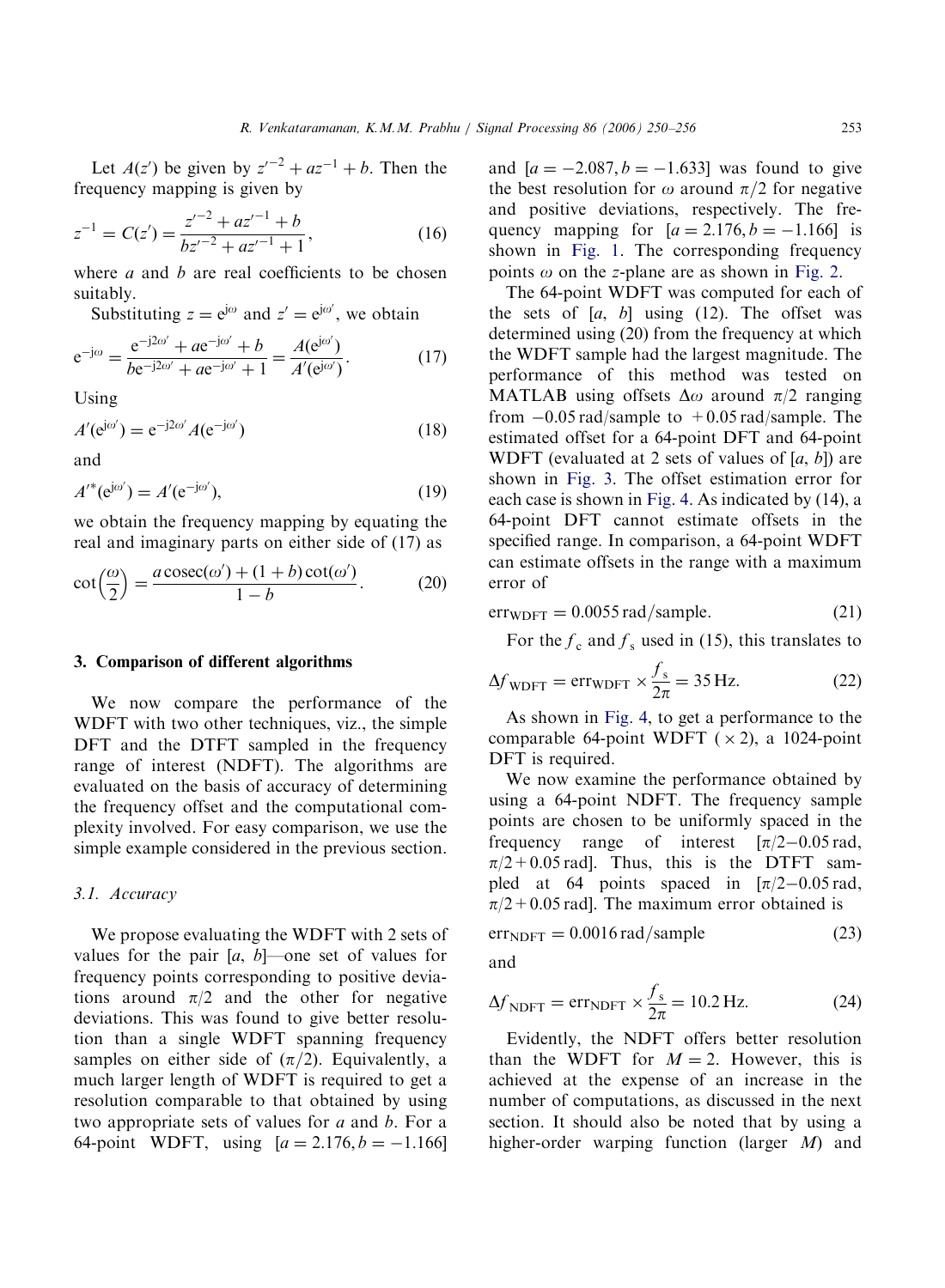choosing the warping parameters suitably, the resolution of the WDFT can be improved significantly.

## *3.2. Computational complexity*

Let x be the *N*-dimensional input vector (complex in general). An *N*-point DFT requires  $(N/2)$ log<sub>2</sub> *N* complex multiplications and  $N \log_2 N$ complex additions. Since one complex multiplication involves four real multiplications and two real additions, and one complex addition involves two real additions, an *N*-point FFT involves  $2N \log_2 N$ real multiplications and  $3N \log_2 N$  real additions.

Evaluation of the WDFT as a product of matrices involves  $N(N + 2 \log_2 N + 4)$  real multiplications and  $N(2N + 3 \log_2 N)$  real additions [1]. For  $N = 64$ , this works out to 5120 real multiplications and 9344 real additions. For an equivalent performance, a 1024-point FFT is required which involves 20,480 real multiplications and 30,720 real additions.

If we use the NDFT, we get maximum flexibility in choosing the sample points. The resolution can be controlled more precisely than the WDFT, but at the expense of increased computation. The direct method of evaluating of the NDFT involves  $4N^2$  real multiplications and  $N(4N-2)$  real addi-



Fig. 1. Frequency mapping for second-order allpass warping function  $(M = 2)$ .



Fig. 2. Frequency sample points on the *Z*-plane.

tions. For  $N = 64$ , this works out to 16,384 real multiplications and 16,256 real additions. Using the fact that the NDFT is being evaluated at points on the unit circle in the *z*-plane, the number of computations can be reduced using the Goertzel algorithm [4]. The second-order recursive filter implementation of the Goertzel algorithm requires  $N(2N+8)$  real multiplications and  $N(4N+6)$  real additions. For  $N = 64$ , this works out to 8704 real multiplications and 16,768 real additions.

The complexities of the different algorithms for  $N = 64$  are summarized in Table 1. When larger values of *N* are required, the computational savings obtained by the WDFT is still higher.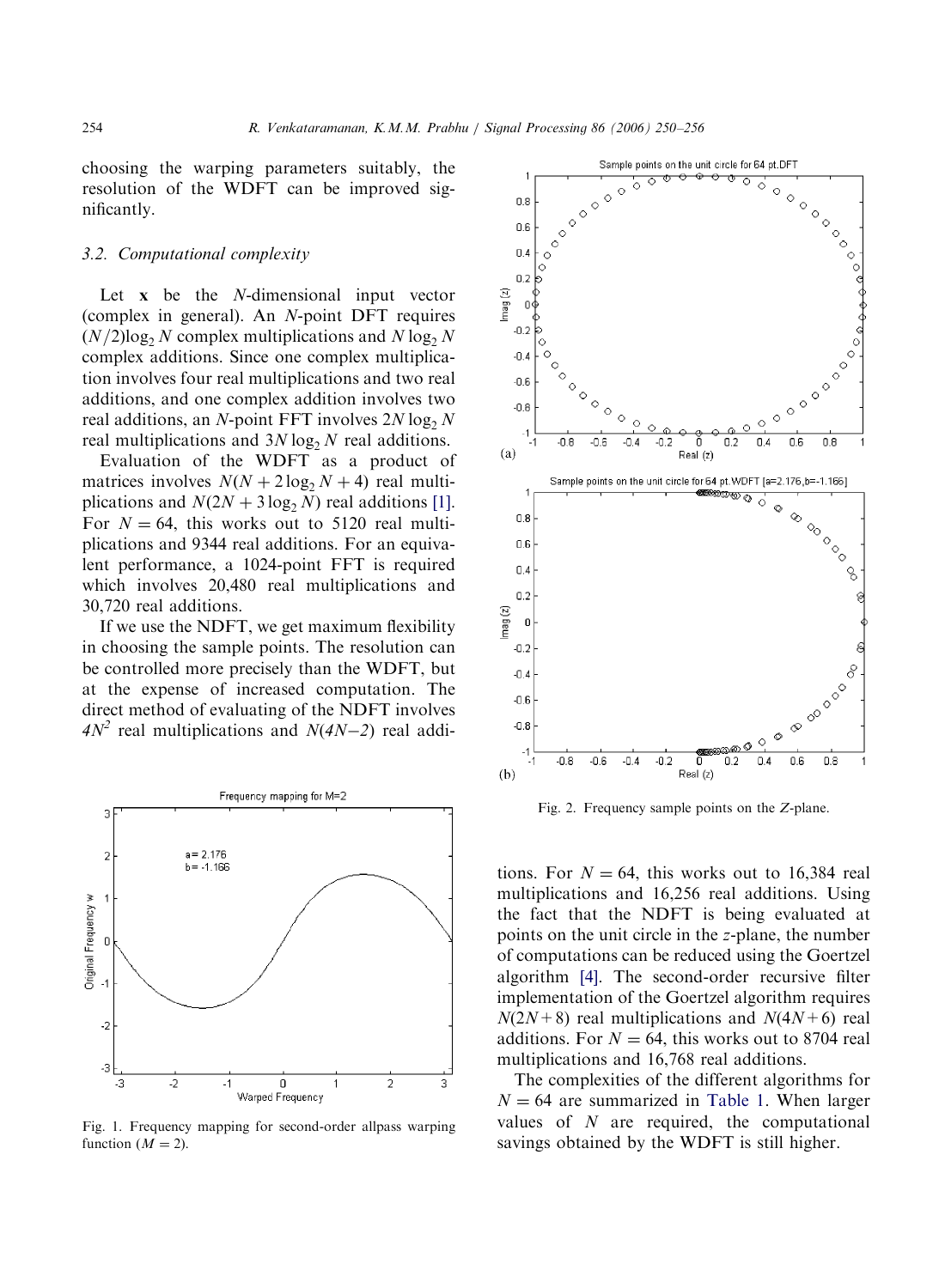

Fig. 3. Frequency offset, as estimated by DFT and WDFT.



Fig. 4. Error in frequency offset, as estimated by DFT and WDFT.